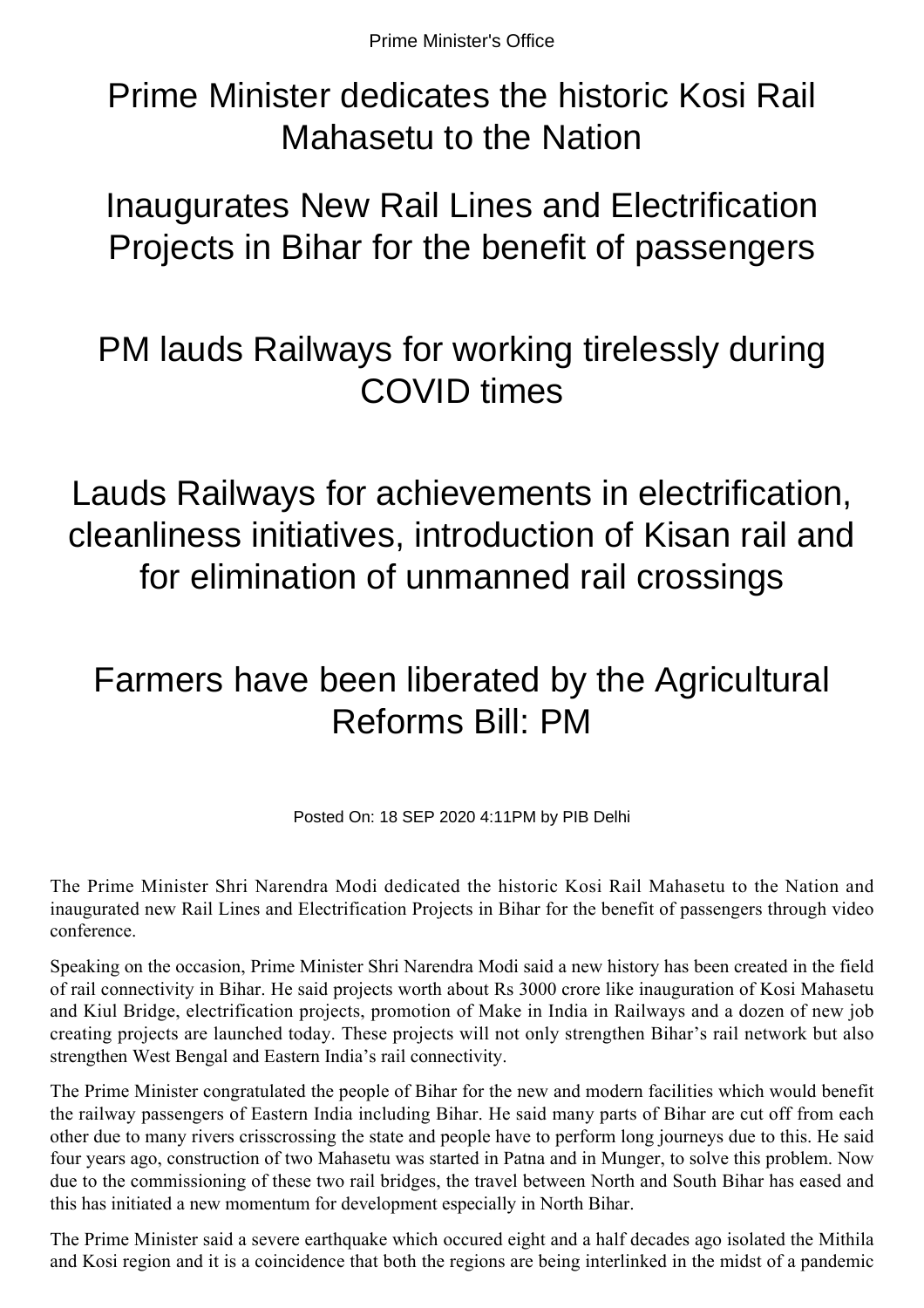like Corona. He added that today the Supaul-Asanpur-Kupha rail route is dedicated to the nation due to the hard work of the migrant labourers who were also involved in the construction of the bridge. He said this new Kosi rail line was envisaged in 2003 when Shri Atal Bihari Vajpayee was the Prime Minister and Shri Nitish Kumar was the Railway Minister, to overcome the problems of the people of Mithila and Kosi region. He said this project was fast paced during the present Government and work has been completed on Supaul-Asanpur Kupaha route using modern technology.

The Prime Minister said today a new rail service commencing between Supaul-Asanpur via Kosi Mahasetu will greatly benefit the people of Supaul, Araria and Saharsa districts. This would also make an alternative rail route to the people of the North East. He said with this Mahasetu a journey of 300 km is reduced to 22 km and will also promote business and employment in this entire region. He said this would save both time and money of the people of Bihar.

The Prime Minister said like Kosi Mahasetu, a new rail route on Kiul River with the electronic interlocking facility trains will be able to run at the speed of 125 kilometers per hour on this entire route. He added electronic interlocking will ease the movement of trains on the main line from Howrah-Delhi and will provide relief to unnecessary delays and travel would be safer.

The Prime Minister said for the past 6 years, efforts are being made to shape the Indian Railways as per the aspirations of a new India and fulfill the expectations of a 'AtmaNirbhar Bharat'. He said today Indian Railways is cleaner than ever before. He added Indian Railways have been made safer than ever by eliminating unmanned rail crossings from the broad gauge rail lines. He said the speed of Indian Railways has increased. Made in India trains like Vande Bharat are a symbol of self-reliance and modernity and are becoming part of the rail network.

The Prime Minister said Bihar is reaping huge benefits due to the modernization efforts in railways. In the last few years, to promote Make in India, Electric loco factory has been set up in Madhepura and Diesel loco factory in Marhaura. In both these projects, almost Rs 44000 crore have been invested. He said people of Bihar would be proud that the most powerful electric locomotive in India - 12000 horsepower locomotive is manufactured in Bihar. Bihar's first loco shed has also started functioning which would maintain electric locomotives.

The Prime Minister said today almost 90% of the rail network in Bihar has been electrified. He added that in Bihar over the period of last 6 years, more than 3000 kilometers of railways have been electrified. He said only about 325 km of new rail lines were commissioned in Bihar in the 5 years before 2014 whereas about 700 km of new rail lines were commissioned in Bihar in the 5 years after 2014 which is almost double the distance constructed earlier. He added another 1000 km of new rail lines are under construction.

The Prime Minister said with the introduction of Hajipur - Ghoswar - Vaishali rail line, Delhi and Patna will be connected by direct rail service. This service will give a lot of boost to tourism in Vaishali and new jobs will be created. He said work on dedicated freight corridors is going at a faster pace and about 250 km length of the corridor would fall in Bihar. After this completion of this project, the problem of delay in passenger trains will be reduced and the delay in the movement of goods will also be greatly reduced.

The Prime Minister lauded the railways for working tirelessly during the crisis of Corona. He said Railways played a prominent role in providing employment to migrant labourers and also bringing them back through Shramik Special Trains. He said the country's first Kisan rail was introduced between Bihar and Maharashtra during the Corona period.

The Prime Minister said earlier there used to be few medical colleges in Bihar. Due to this the patients in Bihar faced a lot of inconvenience, even the meritorious youth of Bihar had to move to other states for medical studies. Today in Bihar, there are more than 15 medical colleges, many of which have been built only in the last few years. A few days ago a new AIIMS was approved to be established in Darbhanga, Bihar and will also create thousands of new jobs.

## **Agricultural Reforms Bill**

The Prime Minister said yesterday was an historic day for the country in the field of agricultural reforms. The Agricultural Reforms Bill has been passed which has liberated our farmers from many restrictions. He wished the farmers across the country and said these reforms will give farmers more options in selling their produce.